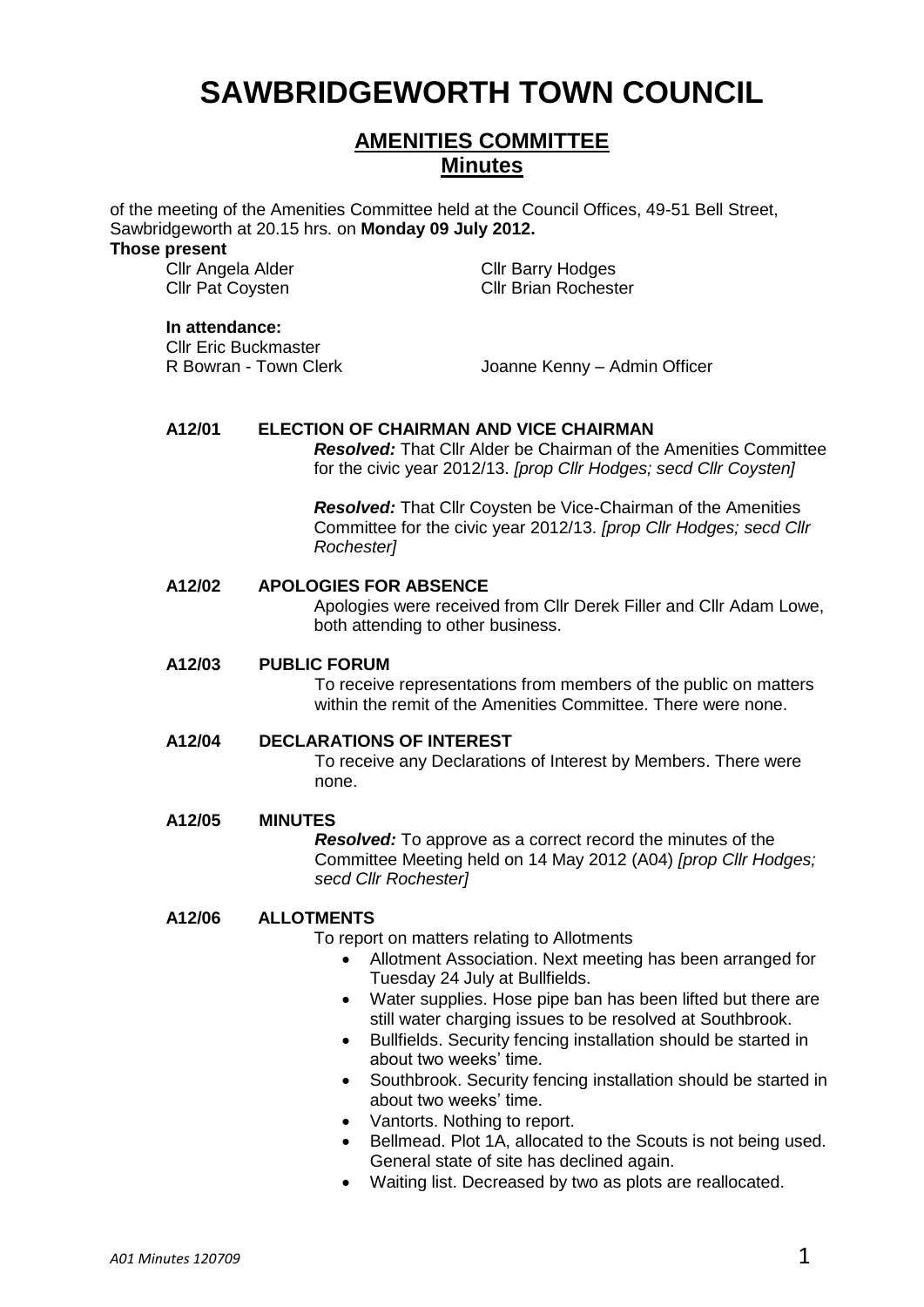# **A12/07 CEMETERY**

To report on matters relating to the Town Cemetery

- Inspections. Continue to be carried out on a regular basis.
- Breaches of Regulations. Glass and plastic containers have been removed from next to the Memorial Wall.
- Maintenance. Some complaints about upkeep but from people who have not appreciated how fast the grass is growing this year.
- Ranger's programme. Is settling into a routine and is working with the assistance of the Footpaths Officer.
- Roadways. Now need a replacement of the pea shingle laid two years ago.
- Cemetery Expansion, preparation of land east of the cemetery. Next stage is to plan hedge planting round the boundaries for the autumn.

# **A12/08 OPEN SPACES & FOOTPATHS**

To report on matters relating to Footpaths and Open Spaces

- Vantorts Park
	- o Official opening. Was attended by the mayor and officers.
- Bullfields
	- o Inspection and maintenance carried out, one defect reported and is being dealt with the SYPRC management committee
	- o Installation of security cameras will be undertaken in the next few weeks.
- West Road
	- o Inspection and maintenance carried out. Quote for tree canopy lifting and removal of unsafe trees obtained. Question about restricting access to area by dogs to be considered.
	- o Contractual matters with Kompan have now been resolved and the invoice settled. One new picnic bench has been received in compensation.
- Other areas
	- o Bell Street flower beds have been maintained.
	- o London Road flower beds have been replanted for the Jubilee and have received compliments.
- Footpaths
	- o General state is said to be good although there is rapid growth at edges.
	- o Vandalism and Arson has not been so prevalent.

### **A12/09 CIVIC AMENITIES**

To report on matters relating to Civic Amenities

- Ranger activities
	- o Report on current arrangements. Steve Parrish is proving to be a valuable asset.
- Farmers Market
	- o Report on June Market. Was quieter than expected due to several stall holders not attending and possibly the effect of the Jubilee week-end.
	- o Plans for the future of the market. New stalls are being sourced together with enhanced publicity materials.